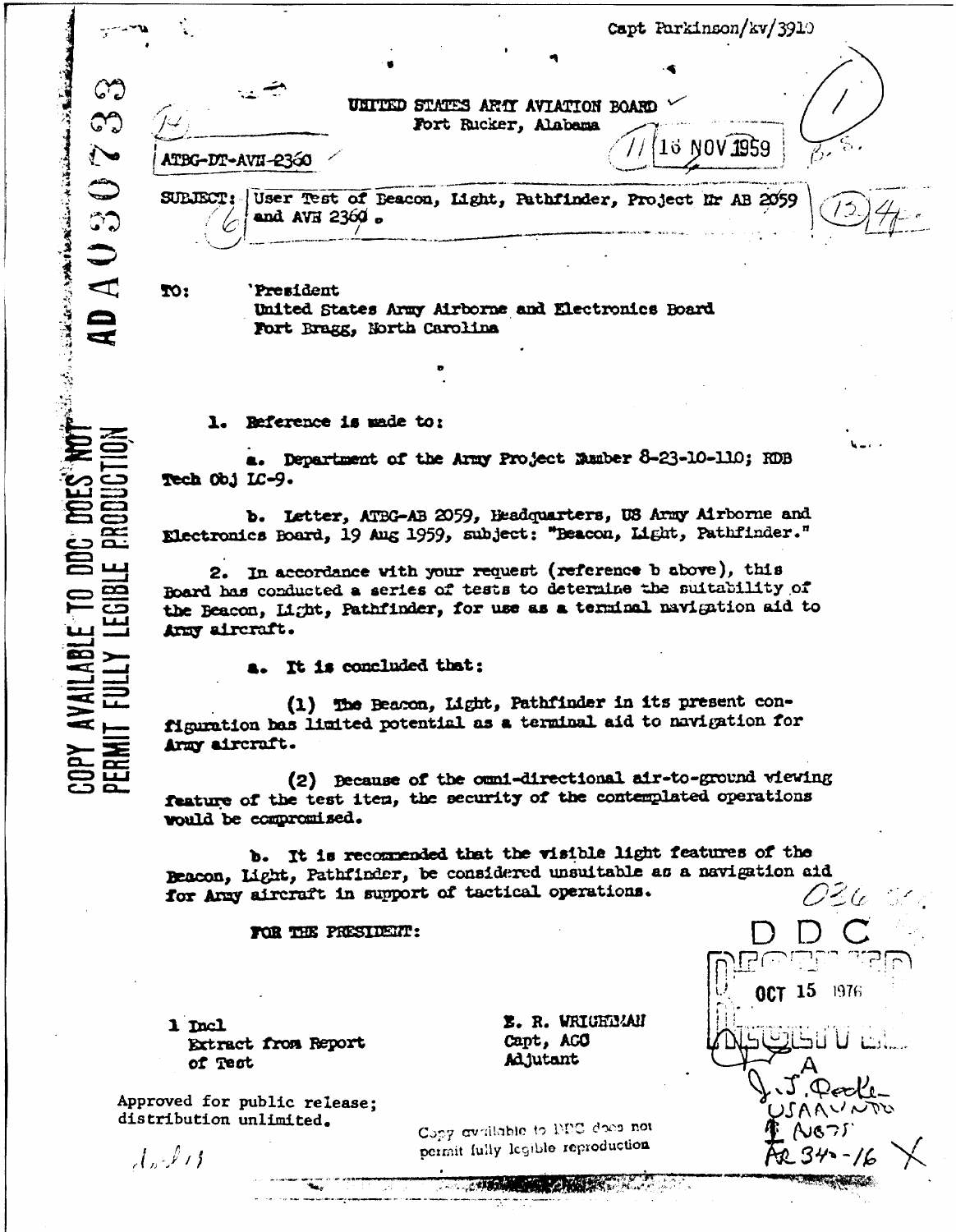|                                         | 87 n.<br>$\mathcal{H}(\mathcal{V}^{\text{H}}) = \mathcal{V}(\mathcal{V}^{\text{H}}) \cap \mathcal{E}^{\text{H}}$ |  |  |
|-----------------------------------------|------------------------------------------------------------------------------------------------------------------|--|--|
| EXTRACT                                 | in a Saarang                                                                                                     |  |  |
| US ARKY AVIATION DOARD'S REPORT OF USER |                                                                                                                  |  |  |
| TEST OF BEACON, LIGHT, PATHFINDER       | ЮY<br>ослования, духе п                                                                                          |  |  |
| PROJECT IR AVN 2360                     | Dist.<br>. 歴帳 にっしょう                                                                                              |  |  |
|                                         | $\mathcal{L}^{\mathcal{P}}(\mathcal{E})$                                                                         |  |  |
|                                         |                                                                                                                  |  |  |
|                                         |                                                                                                                  |  |  |

E Autor trust for

**NCR**

**V. TESs.**

**1.** Pysical Characteristics.

Weight **29.5 pounds** 

**(1)** Telescoping **Mast** *.5* pounds

(2) **Case** containing battery, coding devert, light,

extra lenses 22 pounds

**b.** Beight of telescoping mast

(1) rally extended **23** feet

(2) Fully collapsed **30** inches

**e.** *cae* **IS inc s by** 9i inches **by 61** inches.

**d.** ht **- <sup>10</sup>**vatts, **8** volt provided v/6 **- 2'** inch **OD** glass hemispherical lenses of red, green, clear, blue, amber, and opaque.

**e.** Coder - optional automatic or manual selection.

**(1) A** siciple control system **allows the** light to operate **automticlly** and continuouly.

(2) **The** control system further **aUlows** selection of **con**tinuous beam or positions the switches for manual operation for sending **\* code.**

f. Power Source - 12V nickel-cadmium battery.

Operational Suitability. Whe Beacon, Light, Pathfinder, van erected at two widely separated sites on the Fort Rucker, Alabama, Military Reservation. Numerous combinations of leus colors and code signals were Incorporated **on** separate tests in *anr* effort to include each lens **emission,**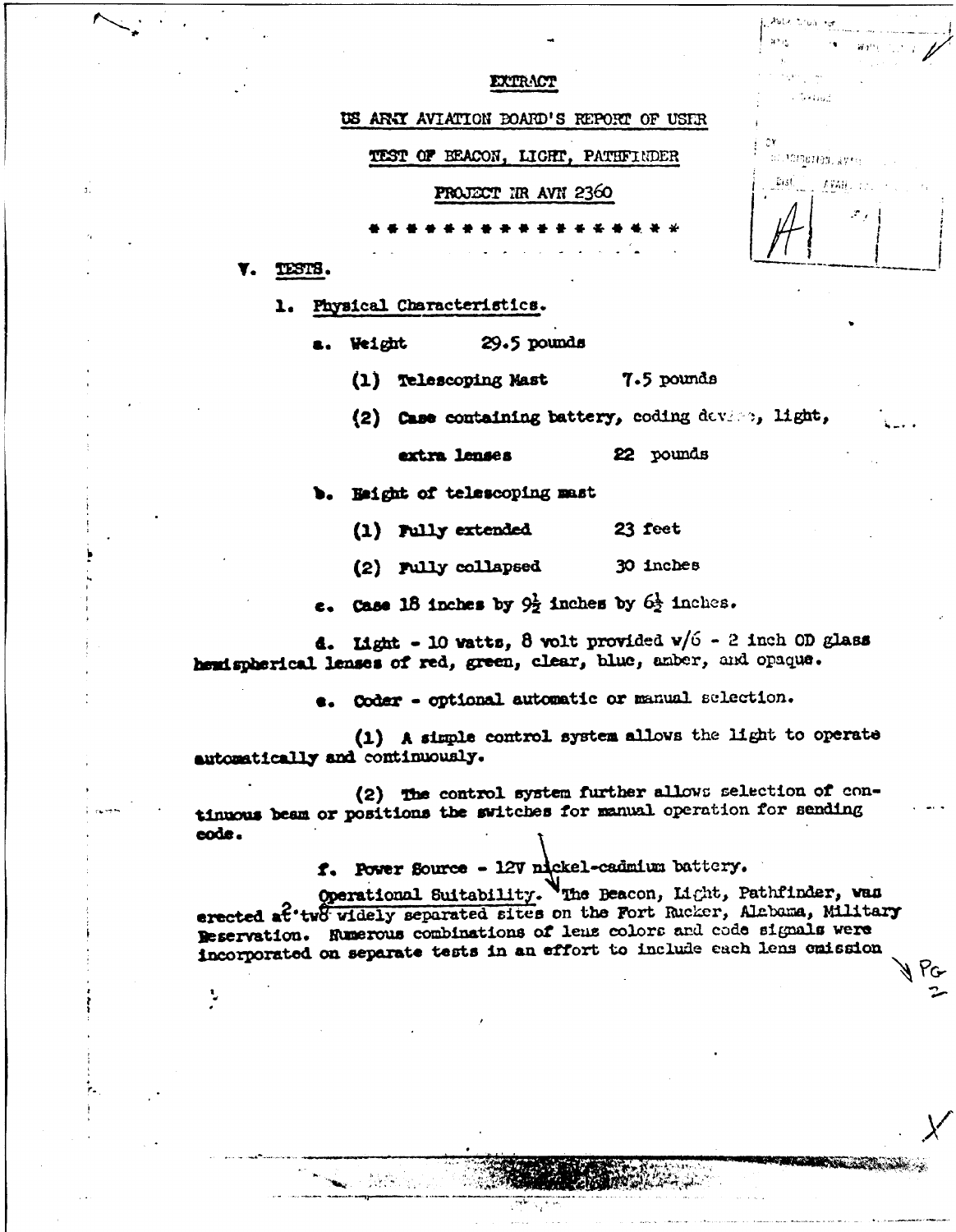on continuous beam, automatic code, and manually operated code.

**a.** The basic altitude flown by the Army aviators evaluating the test item **vas** 1,000 feet above the terrain. However, in an effort to insure completeness of test, selected altitudes above and below 1,000 feet absolute were flown.

**b.** Distances at vhich light(s) were first visible varied to *wme* degree by the altitude being flown. **Cn** clear, moonless nights, while **flying** at an absolute altitude of 1,000 feet, red, clear, and amber lights were clearly distinguishable at distances up to approximately 10 statute miles. **The** air-to-ground viewing distance deteriorated, generally, in proportion to the weather conditions except in the case of overcast. sky conditions with no precipitation. As sky cover increased, to the exclusion of overhead light, the brilliance of the lights appeared to increase, apparently due to contrast.

**a. iscernibleness of** color emissions of the tect item ranged in effectiveness in order from red, clear, amber, green, to blue. **Red** emissions were often discernible at the range at which the test item was first attracted to the view of the aviators. When the clear lens was employed simultaneously with other lenses, there was a tendency for the emissions to "spill over" at the expense of the companion lights, often resulting in complete diffusion and blending of all colors when viewed from distances of four miles or more. Alue emissions were seldom visible beyond a range of one and one-half to two miles.

d. The signals emitted from the beacons were readable at somewhat shorter ranges than the extreme limits of air-to-ground viewing limits. **The lag** between **original** sighting and readability appears to be gared to adaptability of the observer to signal interpretation. Signal emissions apeared to have the same effect **as** a flashing beacon in attracting the aviator' attention.

**Ti. DISCUSSIONI.**

1. The test item appears to have excellent terminal aid potential under non-tactical conditions. The lights when coded (flashing) were visible and attracted the aviators at ranges in excess of five statute miles and at solute altitudes of  $1,000$  feet. Eccause of the hemispherical design of ses, line-of-sight observation was unrestricted as to quadrant. Even when approach headings were varied freely, no difficulty was experienced. In instances wherein several aircraft were converging an the installation site of the test item on divergent headings, the aviators reported "first sightings" and intelligible code at similar ranges and altitudes consistently.

2. Since there is no method of effecting directional emissions of the test item, the advantage accruing from its was as a navigational aid for Army aircraft could be detrimental to the mission of the supported pathfinder unit. In consideration of the use of the test item under tuctical

Globy available to ppt. does not Copy available to the manufaction